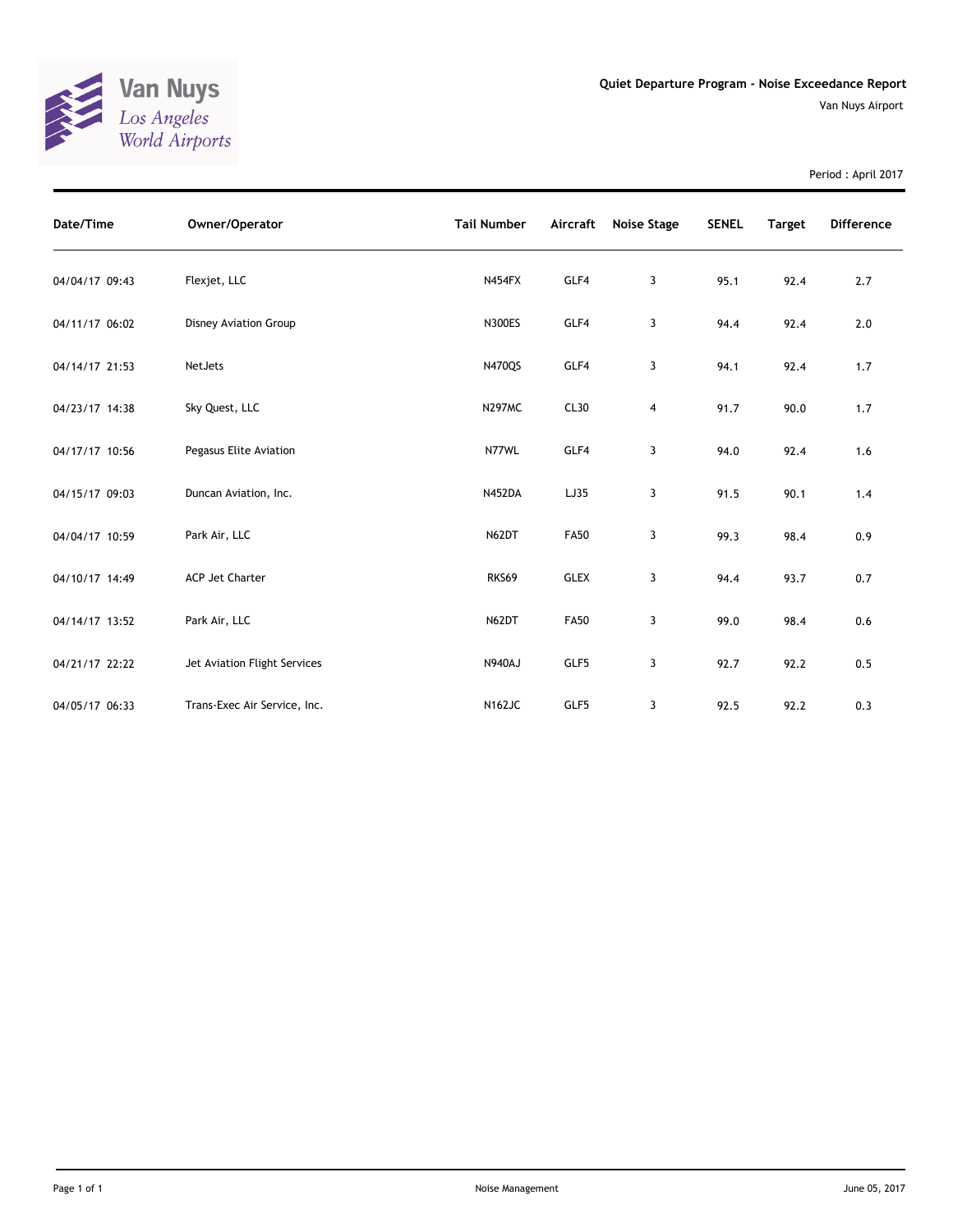

Period : April 2017

| Owner/Operator                     | <b>Departures Exceeding</b><br><b>Target Noise Level</b> | <b>Total Southbound</b><br><b>Jet Departures</b> |
|------------------------------------|----------------------------------------------------------|--------------------------------------------------|
| Park Air, LLC                      | $\mathbf{2}$                                             | 8                                                |
| <b>ACP Jet Charter</b>             | $\mathbf{1}$                                             | 1                                                |
| Sky Quest, LLC                     | $\mathbf{1}$                                             | $\mathbf{1}$                                     |
| Disney Aviation Group              |                                                          | 2                                                |
| Duncan Aviation, Inc.              |                                                          | 2                                                |
| Jet Aviation Flight Services       | 1                                                        | 3                                                |
| Flexjet, LLC                       | 1                                                        | 4                                                |
| Trans-Exec Air Service, Inc.       | 1                                                        | 19                                               |
| Pegasus Elite Aviation             | 1                                                        | 38                                               |
| NetJets                            | $\mathbf{1}$                                             | 101                                              |
| , LLC                              | 0                                                        | $\mathbf{1}$                                     |
| 175 Jet Charter, LLC               | 0                                                        |                                                  |
| 3Foot Air, LLC                     | 0                                                        |                                                  |
| 510-0095, LLC                      | O                                                        |                                                  |
| 6500, LLC                          | 0                                                        |                                                  |
| AC Aviation, LLC                   | 0                                                        |                                                  |
| Adams Office, LLC                  | 0                                                        |                                                  |
| Aero-Jet Aviation, Inc.            | 0                                                        |                                                  |
| Aerolineas de Tehuacan, SA de CV   | 0                                                        |                                                  |
| Aerolineas Ejecutivas, SA de CV    | 0                                                        |                                                  |
| Air Alsie A/S                      | 0                                                        |                                                  |
| Air Finance Corporation            | 0                                                        |                                                  |
| Air Rutter International           | 0                                                        |                                                  |
| Air Troxel, LLC                    | O                                                        |                                                  |
| AirDax, LLC                        | 0                                                        |                                                  |
| Albinati Aviation Ltd.             | 0                                                        |                                                  |
| Allen Lund Company, Inc.           | 0                                                        |                                                  |
| Allstate Insurance Company         | 0                                                        |                                                  |
| Alphacraft Air, LLC                | 0                                                        |                                                  |
| Alta Eagle, LLC                    | 0                                                        |                                                  |
| Alyceum, LLC                       | 0                                                        |                                                  |
| Ambrose Corporation                | 0                                                        |                                                  |
| American International Group, Inc. | O                                                        |                                                  |
| Ample United Limited               | O                                                        |                                                  |
| Anderson Management Services, Inc. | 0                                                        |                                                  |
| Andrew Bettis Aviation             | 0                                                        |                                                  |
| A-OK Jets, Inc.                    | 0                                                        |                                                  |
| Astra SPX, LLC                     | 0                                                        |                                                  |
| Automotive Fleetserve, LLC         | 0                                                        |                                                  |
| Aviation Leasing Group, Inc.       | 0                                                        | 1                                                |

The Van Nuys Airport Fly Friendly - Quiet Departure Program asks that operators of jet aircraft use manufacturer's or NBAA quiet departure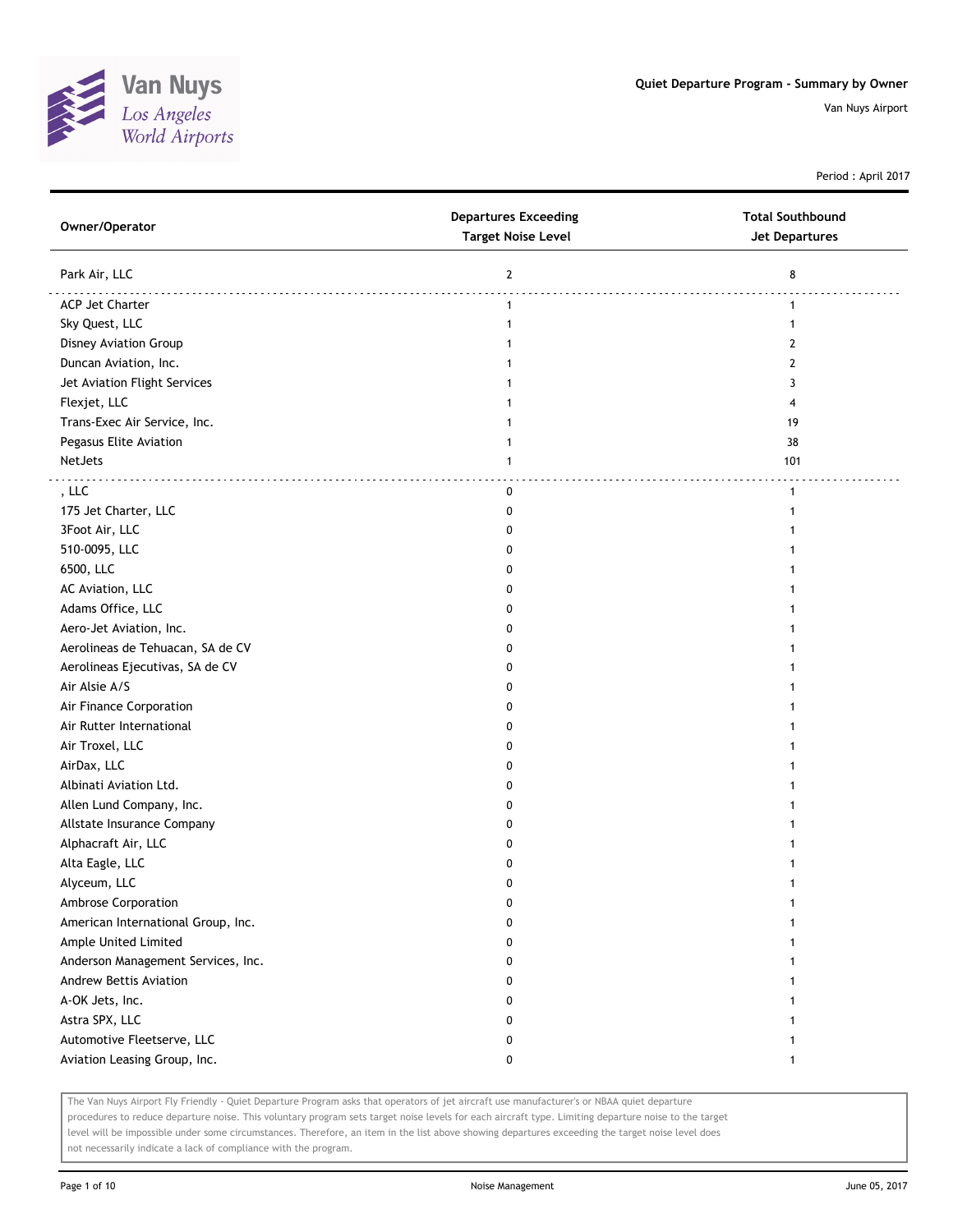

Period : April 2017

| Owner/Operator                             | <b>Departures Exceeding</b><br><b>Target Noise Level</b> | <b>Total Southbound</b><br>Jet Departures |
|--------------------------------------------|----------------------------------------------------------|-------------------------------------------|
| Axis Jet                                   | 0                                                        | 1                                         |
| B & G Leasing, LLC                         | 0                                                        |                                           |
| <b>BANK OF UTAH TRUSTEE</b>                | 0                                                        |                                           |
| Berwind Aviation, LLC                      | 0                                                        |                                           |
| <b>Black Falcon LLC</b>                    | 0                                                        |                                           |
| Blaise Alexander Chevrolet, Inc.           | 0                                                        | 1                                         |
| Blue Angel Aviation, LLC                   | 0                                                        |                                           |
| BLUE HORIZONS HOLDINGS LLC                 | 0                                                        |                                           |
| Blue Sky 45, LLC                           | 0                                                        |                                           |
| BMH Air, LLC                               | 0                                                        |                                           |
| Bombardier Aerospace Corp                  | 0                                                        |                                           |
| Bond Aire, LLC                             | 0                                                        |                                           |
| <b>Business Aircraft Leasing, INC</b>      | 0                                                        |                                           |
| C C Industries, Inc.                       | 0                                                        |                                           |
| C.C. Calzone, LLC                          | 0                                                        |                                           |
| Calvin Klein Studio, LLC                   | 0                                                        |                                           |
| Canyon Partners, LLC                       | 0                                                        |                                           |
| Capital Holdings 182, LLC                  | 0                                                        |                                           |
| Carson Capital Corp.                       | 0                                                        |                                           |
| Casey Company                              | 0                                                        |                                           |
| Central Management Services II LLC         | 0                                                        |                                           |
| Challenger Investor Group, LLC             | 0                                                        |                                           |
| Chartright Air, Inc.                       | 0                                                        |                                           |
| Clay Lacy Aviation, Inc.                   | 0                                                        |                                           |
| Clear Channel Communication, Inc.          | 0                                                        | 1                                         |
| Concord Hospitality Enterprises Company    | 0                                                        | 1                                         |
| Corporate Air, LLC                         | 0                                                        |                                           |
| Corporate Eagle Flight Department          | 0                                                        |                                           |
| Corsair Two, LLC                           | 0                                                        |                                           |
| Crestmont 65, LLC                          | 0                                                        |                                           |
| Crow Executive Air, Inc                    | 0                                                        |                                           |
| Cruz Aviation Services, LLC                | 0                                                        |                                           |
| CTP Aviation, LLC                          | 0                                                        |                                           |
| Cusick Aviation, LLC                       | 0                                                        |                                           |
| Daniel Calugar                             | 0                                                        |                                           |
| DD251, LLC                                 | 0                                                        |                                           |
| DeBartolo Property Group Flight Department | 0                                                        |                                           |
| DeBritton Aviation, Ltd.                   | 0                                                        |                                           |
| Delta Private Jets, Inc.                   | 0                                                        |                                           |
| Demeter Harvest Corp.                      | 0                                                        |                                           |
| Dole Foods Flight Operations, Inc.         | 0                                                        | $\mathbf{1}$                              |

The Van Nuys Airport Fly Friendly - Quiet Departure Program asks that operators of jet aircraft use manufacturer's or NBAA quiet departure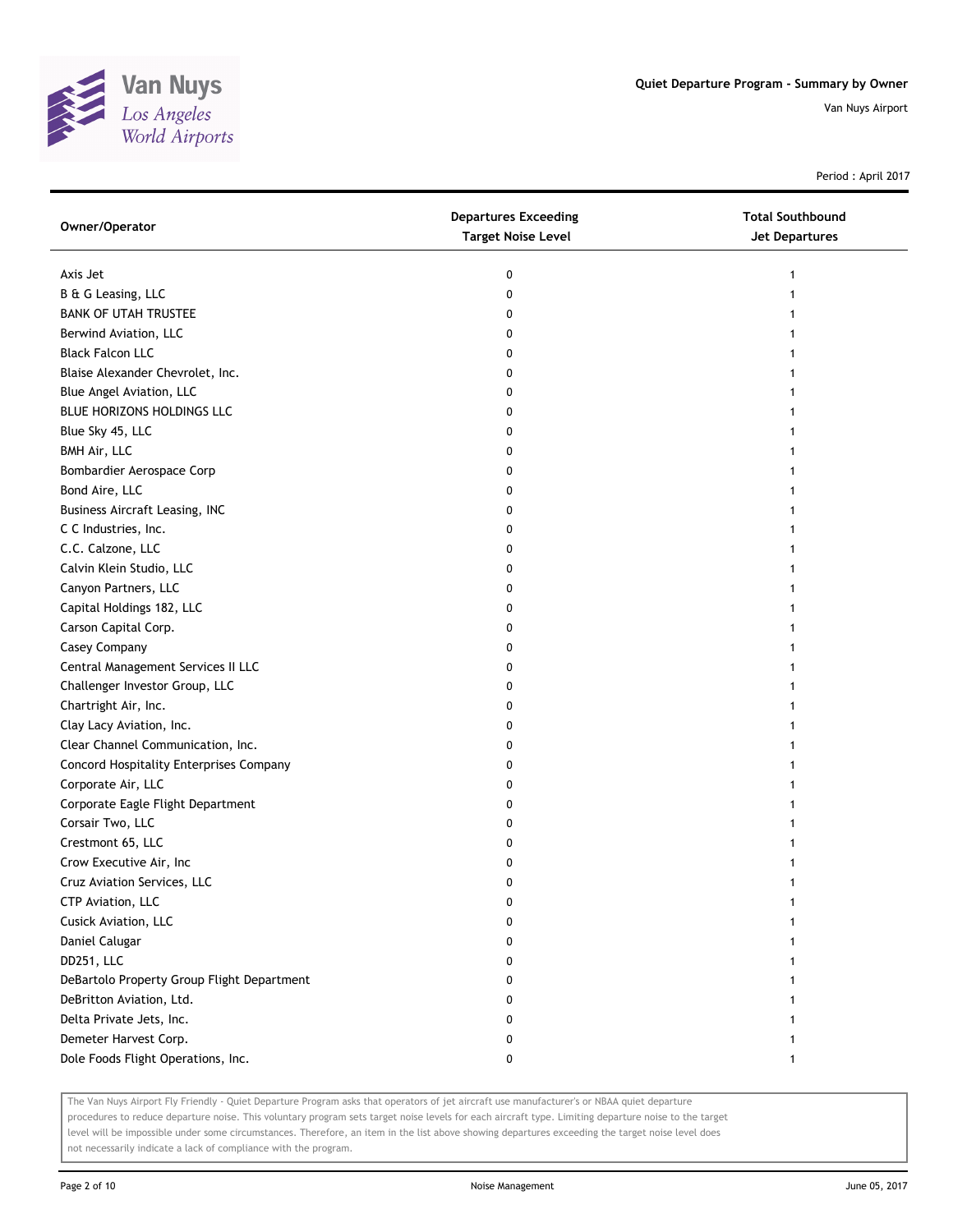

Period : April 2017

| Owner/Operator                              | <b>Departures Exceeding</b><br><b>Target Noise Level</b> | <b>Total Southbound</b><br>Jet Departures |
|---------------------------------------------|----------------------------------------------------------|-------------------------------------------|
| Dora Aviation Company, LLC                  | 0                                                        | 1                                         |
| Dorato Jets, LLC                            | 0                                                        |                                           |
| Double K 2, LLC                             | 0                                                        |                                           |
| DSS214, LLC                                 | 0                                                        |                                           |
| Dubin & Co., LP                             | 0                                                        | 1                                         |
| Dumont Aircraft Sales, LLC                  | 0                                                        |                                           |
| Earth Star, Inc.                            | 0                                                        |                                           |
| Echo Leasing, LLC                           | 0                                                        |                                           |
| Everair, LLC                                | 0                                                        |                                           |
| ExcelAire Service, Inc.                     | 0                                                        |                                           |
| Execuflight, Inc.                           | 0                                                        |                                           |
| Executive Flight Services, Inc.             | 0                                                        |                                           |
| Fairmont Aviation, LLC                      | 0                                                        |                                           |
| Fitch Aviation, Inc.                        | 0                                                        |                                           |
| Flight Options, LLC                         | 0                                                        |                                           |
| Flight Solutions, Inc.                      | 0                                                        |                                           |
| Flightworks, LLC                            | 0                                                        |                                           |
| Fly Phenon 208, LLC                         | 0                                                        |                                           |
| Fortress One LLC                            | 0                                                        |                                           |
| Garrett Thornburg Revocable Trust           | 0                                                        |                                           |
| Gateway Aviation, Inc.                      | 0                                                        |                                           |
| <b>General Electric Capital Corporation</b> | 0                                                        |                                           |
| Global Jet Capital                          | 0                                                        |                                           |
| Globaljet NA, LLC                           | 0                                                        |                                           |
| Grady-White Boats, Inc.                     | 0                                                        |                                           |
| <b>Grossman Company Properties</b>          | 0                                                        |                                           |
| Hangar Aviation Management, LLC             | 0                                                        |                                           |
| Haymon Sports, LLC                          | 0                                                        |                                           |
| HDB Aviation, LLC                           | 0                                                        |                                           |
| Highfields Capital Management, LP           | 0                                                        |                                           |
| Homerlease Company, Inc.                    | 0                                                        |                                           |
| Hum-Air 33, LLC                             | 0                                                        |                                           |
| Hum-Air Too, LLC                            | 0                                                        |                                           |
| IAC/InterActive Corporation                 | 0                                                        |                                           |
| Igreja Mundial do Poder de Deus             | 0                                                        |                                           |
| IHeartmedia Management Services, INC        | 0                                                        |                                           |
| Independent Cuss, LLC                       | 0                                                        |                                           |
| Infinity Asset Management, LLC              | 0                                                        |                                           |
| Innotech-Execaire                           | 0                                                        |                                           |
| Jacksons Food Stores, Inc.                  | 0                                                        |                                           |
| Jayhawk 910VP, LLC                          | 0                                                        |                                           |

The Van Nuys Airport Fly Friendly - Quiet Departure Program asks that operators of jet aircraft use manufacturer's or NBAA quiet departure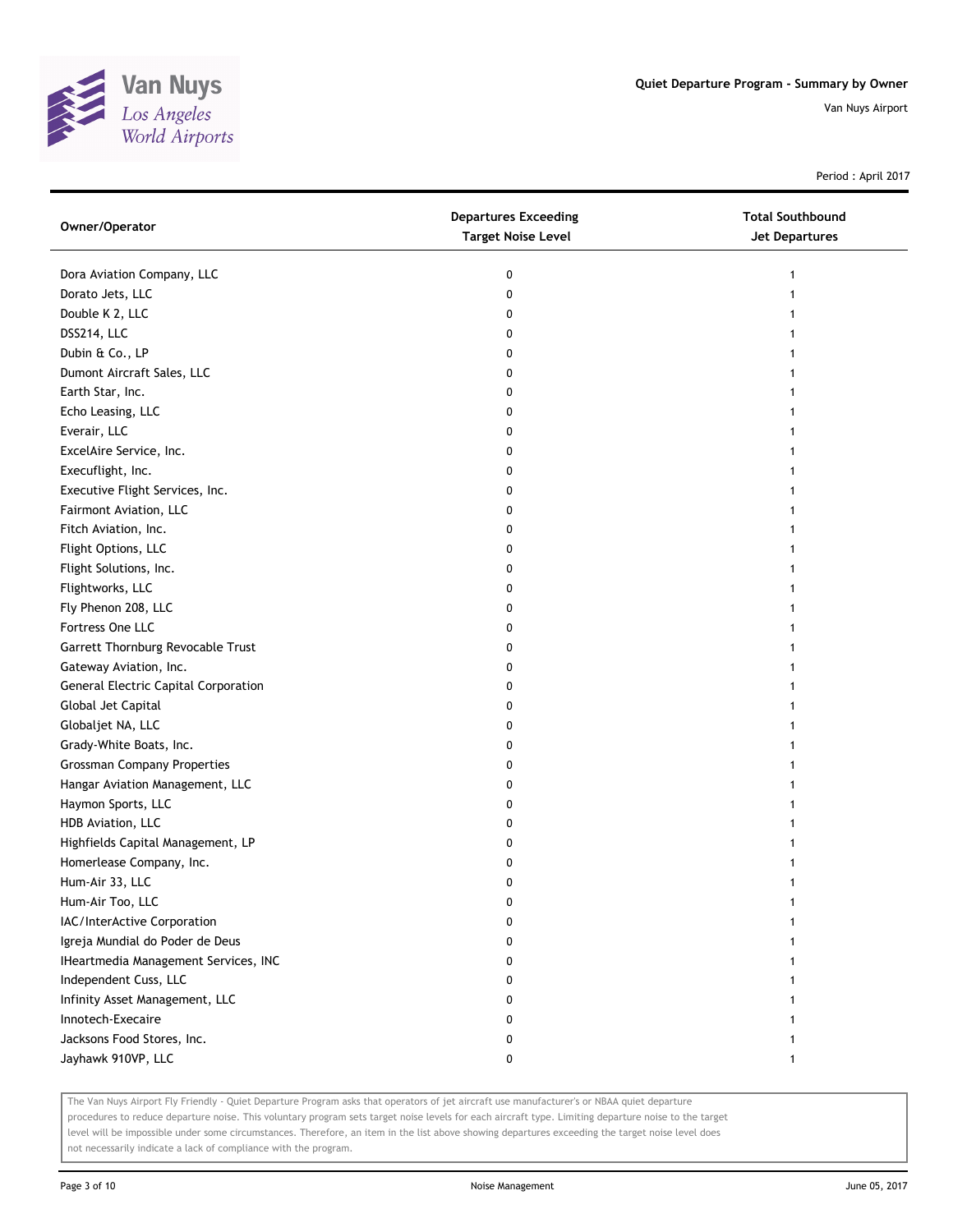

Period : April 2017

| Owner/Operator                   | <b>Departures Exceeding</b><br><b>Target Noise Level</b> | <b>Total Southbound</b><br>Jet Departures |
|----------------------------------|----------------------------------------------------------|-------------------------------------------|
| Jet Aviation Business Jets, Inc. | 0                                                        | 1                                         |
| Jet Inventory, LLC               | 0                                                        |                                           |
| Jet Linx Aviation, LLC           | 0                                                        |                                           |
| Jet Nevada                       | 0                                                        |                                           |
| Jet-Alliance, Inc.               | 0                                                        | 1                                         |
| Jimmy Jets, Inc.                 | 0                                                        |                                           |
| Jordan Aviation, LLC             | 0                                                        |                                           |
| K/S Aviation, LLC                | 0                                                        |                                           |
| Kashtan, David                   | 0                                                        |                                           |
| Kay-Co Investments, Inc.         | 0                                                        |                                           |
| Kendall Aviation, LLC            | 0                                                        |                                           |
| KJC Asset Management, LLC        | 0                                                        |                                           |
| KLBB Management Services, LLC    | 0                                                        |                                           |
| <b>KPK Heliport</b>              | 0                                                        |                                           |
| KTI, Inc.                        | 0                                                        | 1                                         |
| KVAir, LLC                       | 0                                                        |                                           |
| Landmark Aviation                | 0                                                        |                                           |
| Langham Developments, LLC        | 0                                                        |                                           |
| Latitude 33 Consulting LLC       | 0                                                        |                                           |
| Legacy Ventures, LLC             | 0                                                        |                                           |
| Leonard Green & Partners, L.P.   | 0                                                        |                                           |
| Leonard Green & Partners, LLC    | 0                                                        |                                           |
| Lift Aviation, LLC               | 0                                                        |                                           |
| LONE TROUT MT LLC                | 0                                                        |                                           |
| Loujor LLC                       | 0                                                        |                                           |
| Lyon Aviation                    | 0                                                        |                                           |
| Mary Rose Aviation, Inc.         | 0                                                        |                                           |
| Max Air, LLC                     | 0                                                        |                                           |
| Med Flight Air Ambulance, Inc.   | 0                                                        |                                           |
| Mendota Aircraft Management, LLC | 0                                                        |                                           |
| Merlone Geier Management         | 0                                                        |                                           |
| Midland Financial Company        | 0                                                        |                                           |
| MilkOil, LLC                     | 0                                                        |                                           |
| Million Air - Dallas             | 0                                                        |                                           |
| Mirage Resorts, Inc.             | 0                                                        |                                           |
| Moelis & Company Manager, LLC    | 0                                                        |                                           |
| Montana Aerospace, Inc.          | 0                                                        |                                           |
| MSG Aircraft Leasing, LLC        | 0                                                        |                                           |
| Mustang Investors, LLC           | 0                                                        |                                           |
| N276GC, LLC                      | 0                                                        |                                           |
| NETJETS AVIATION Inc.            | 0                                                        | 1                                         |

The Van Nuys Airport Fly Friendly - Quiet Departure Program asks that operators of jet aircraft use manufacturer's or NBAA quiet departure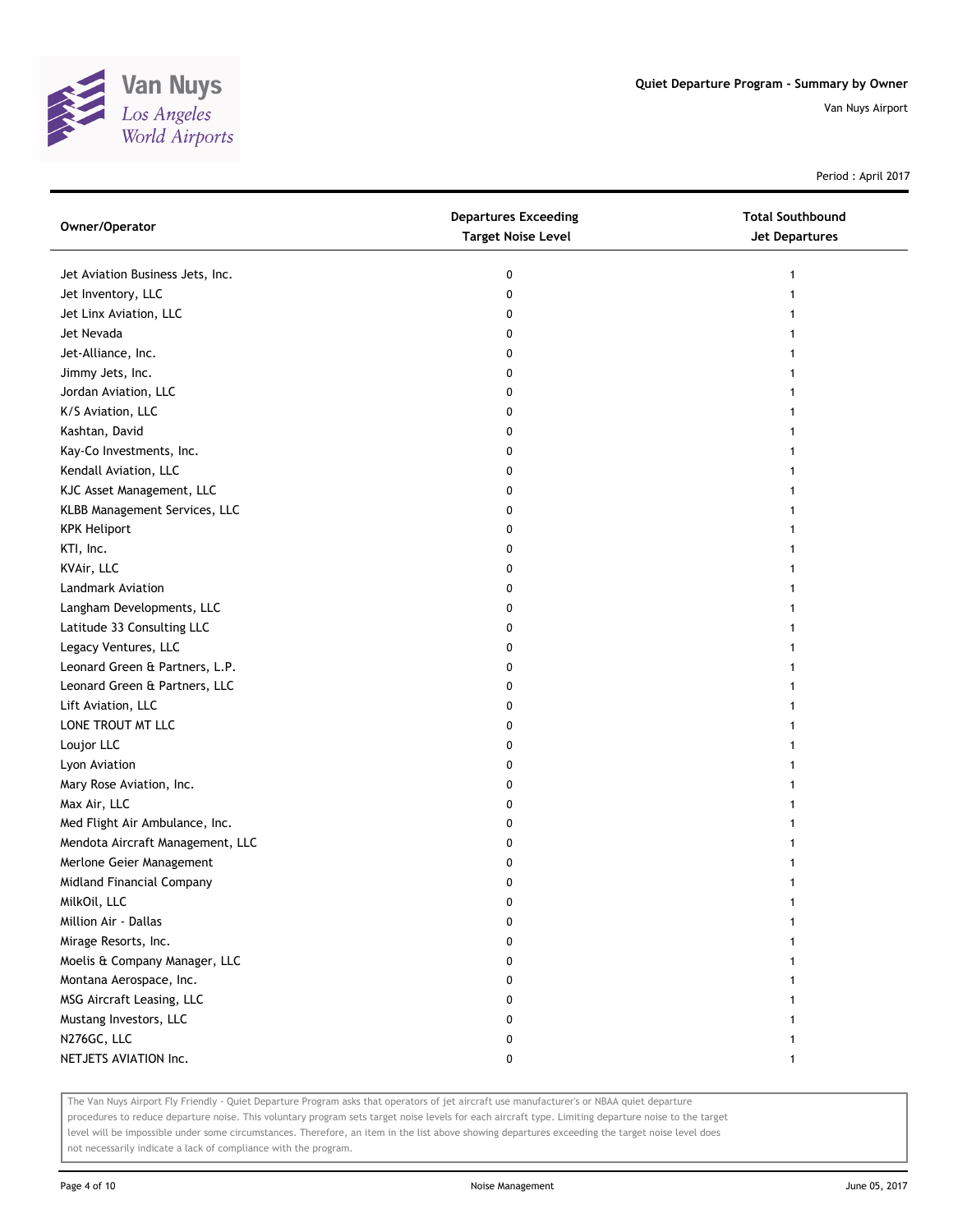

Period : April 2017

| Owner/Operator                           | <b>Departures Exceeding</b><br><b>Target Noise Level</b> | <b>Total Southbound</b><br>Jet Departures |
|------------------------------------------|----------------------------------------------------------|-------------------------------------------|
| Next Sparc Aviation, LLC                 | 0                                                        | 1                                         |
| NIKE INC                                 | 0                                                        |                                           |
| Niznick Enterprises, Inc.                | 0                                                        |                                           |
| No Res, LLC                              | 0                                                        |                                           |
| Non Stop Aviation, Inc.                  | 0                                                        |                                           |
| <b>NTA</b>                               | 0                                                        | 1                                         |
| NWA Partners, LLC                        | 0                                                        | 1                                         |
| Ocean Air Aviation                       | 0                                                        |                                           |
| Omega Air Corp                           | 0                                                        |                                           |
| Pacific Simon, LLC                       | 0                                                        |                                           |
| PARAGON 441 LLC.                         | 0                                                        |                                           |
| Penair                                   | 0                                                        |                                           |
| Perfect Agreements Leasing, Inc.         | 0                                                        |                                           |
| Pilgrim Enterprises C/O Castle & Cook    | 0                                                        |                                           |
| Pinnacle Aviation, Inc.                  | 0                                                        |                                           |
| PMC Global, Inc.                         | 0                                                        |                                           |
| Polo Ralph Lauren Aviation, LLC          | 0                                                        |                                           |
| Preferred Aviation, Inc.                 | 0                                                        |                                           |
| PROCTER & GAMBLE LEASING LLC             | 0                                                        |                                           |
| Professional Airways, LLC                | 0                                                        |                                           |
| Quart 2C, LLC                            | 0                                                        |                                           |
| RA Management Services, LLC              | 0                                                        |                                           |
| Rail Management & Consulting Corporation | 0                                                        |                                           |
| RB Aircraft Leasing, LLC                 | 0                                                        |                                           |
| Red Air, LLC.                            | 0                                                        | 1                                         |
| Red Wing Associates, LLC                 | 0                                                        | 1                                         |
| Regency Air, LLC                         | 0                                                        |                                           |
| RER Investments, LLC                     | 0                                                        |                                           |
| Revolution Worldwide, LLC                | 0                                                        |                                           |
| Rida Aviation, LLC                       | 0                                                        |                                           |
| RJL Aviation, LLC                        | 0                                                        |                                           |
| RSH Consulting, LLC                      | 0                                                        | 1                                         |
| RTOY, LLC                                | 0                                                        |                                           |
| Russcor Citation, LLC                    |                                                          |                                           |
| RWP Associates, Inc.                     | 0                                                        |                                           |
| Santa Barbara Aviation, Inc.             | 0                                                        |                                           |
| Santa Barbara Executive Jet              | 0                                                        |                                           |
| Sao Conrado Taxi Aereo                   | 0                                                        |                                           |
| Scottsdale Hangar One, LLC               | 0                                                        |                                           |
| Seagate Technology, LLC                  | 0                                                        |                                           |
| Sierra Tri-Delta, LLC                    | 0                                                        | 1                                         |

The Van Nuys Airport Fly Friendly - Quiet Departure Program asks that operators of jet aircraft use manufacturer's or NBAA quiet departure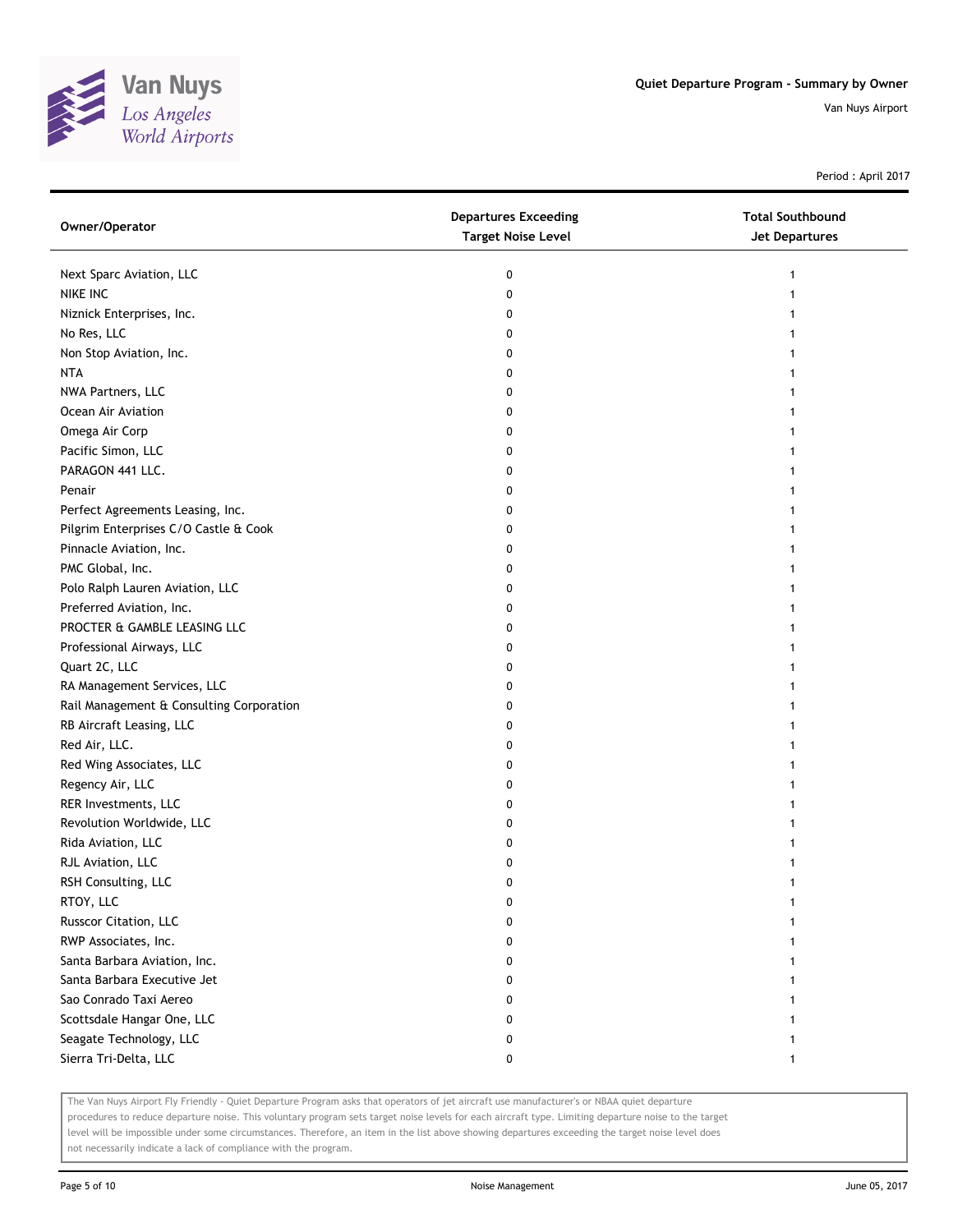

Period : April 2017

| Owner/Operator                               | <b>Departures Exceeding</b><br><b>Target Noise Level</b> | <b>Total Southbound</b><br>Jet Departures |
|----------------------------------------------|----------------------------------------------------------|-------------------------------------------|
| Sierra West Airlines, Inc.                   | 0                                                        |                                           |
| Silverleaf Aviation, LLC                     | 0                                                        |                                           |
| Sky Trek Aviation, Inc.                      | 0                                                        |                                           |
| Skyservice Business Aviation Inc             | 0                                                        |                                           |
| SKYWEST AIRLINES Inc.                        | 0                                                        |                                           |
| SME Equipment Leasing Company                | 0                                                        |                                           |
| SP Aviation, Inc.                            | 0                                                        |                                           |
| Stephens Institute                           | 0                                                        |                                           |
| Sterling Aviation, Inc.                      | 0                                                        |                                           |
| SunQuest Executive Air Charter, Inc.         | 0                                                        |                                           |
| Talon Air, Inc.                              | 0                                                        |                                           |
| Tempus Jets                                  | 0                                                        |                                           |
| Textron Aviation, Inc.                       | 0                                                        |                                           |
| The Steve & Leigh Ann Anderson Family Trust  | 0                                                        |                                           |
| THYSSEN AVIATION LLC                         | 0                                                        |                                           |
| Tri-Marine International                     | 0                                                        |                                           |
| Tristen Aviation Group, LLC                  | 0                                                        |                                           |
| True Speed Enterprises II, Inc.              | 0                                                        |                                           |
| TST Air Leasing, LLC                         | 0                                                        |                                           |
| Tyler Turbine Sales, Inc.                    | 0                                                        |                                           |
| U-Haul of Oregon                             | 0                                                        |                                           |
| UJM I, LLC                                   | 0                                                        |                                           |
| V & E Aviation, LLC                          | 0                                                        |                                           |
| Valdosta Mall, Inc.                          | 0                                                        |                                           |
| Valley Horizons, LLC                         | 0                                                        |                                           |
| VistaJet Limited                             | 0                                                        |                                           |
| WCA Holdings IV, LLC                         | 0                                                        |                                           |
| Wells Fargo Equipment Finance, Inc.          | 0                                                        |                                           |
| Westfield Aviation, Inc. Pty. Ltd.           | 0                                                        |                                           |
| Whirlpool Business Travel Department         | 0                                                        |                                           |
| White Sil Produtos para Borrachas, Ltda. EPP | 0                                                        |                                           |
| Wilmington Trust Company                     | 0                                                        |                                           |
| Wonderful Citrus Aviation                    | 0                                                        |                                           |
| Worldwide Aircraft Holdings, LLC             | 0                                                        |                                           |
| WRIGHT JEFFRY WILLIAM TRUSTEE                | 0                                                        |                                           |
| Yuntian 2 Leasing Company, Ltd.              | 0                                                        |                                           |
| Z Line Designs, Inc.                         | 0                                                        |                                           |
| Zetta Jet Pte. Ltd.                          | 0                                                        |                                           |
| Zirkle Aviation, LLC                         | 0                                                        |                                           |
| 3B Air, LLC                                  | 0                                                        | 2                                         |
| Acabel, LLC                                  | 0                                                        | $\mathbf{2}$                              |

The Van Nuys Airport Fly Friendly - Quiet Departure Program asks that operators of jet aircraft use manufacturer's or NBAA quiet departure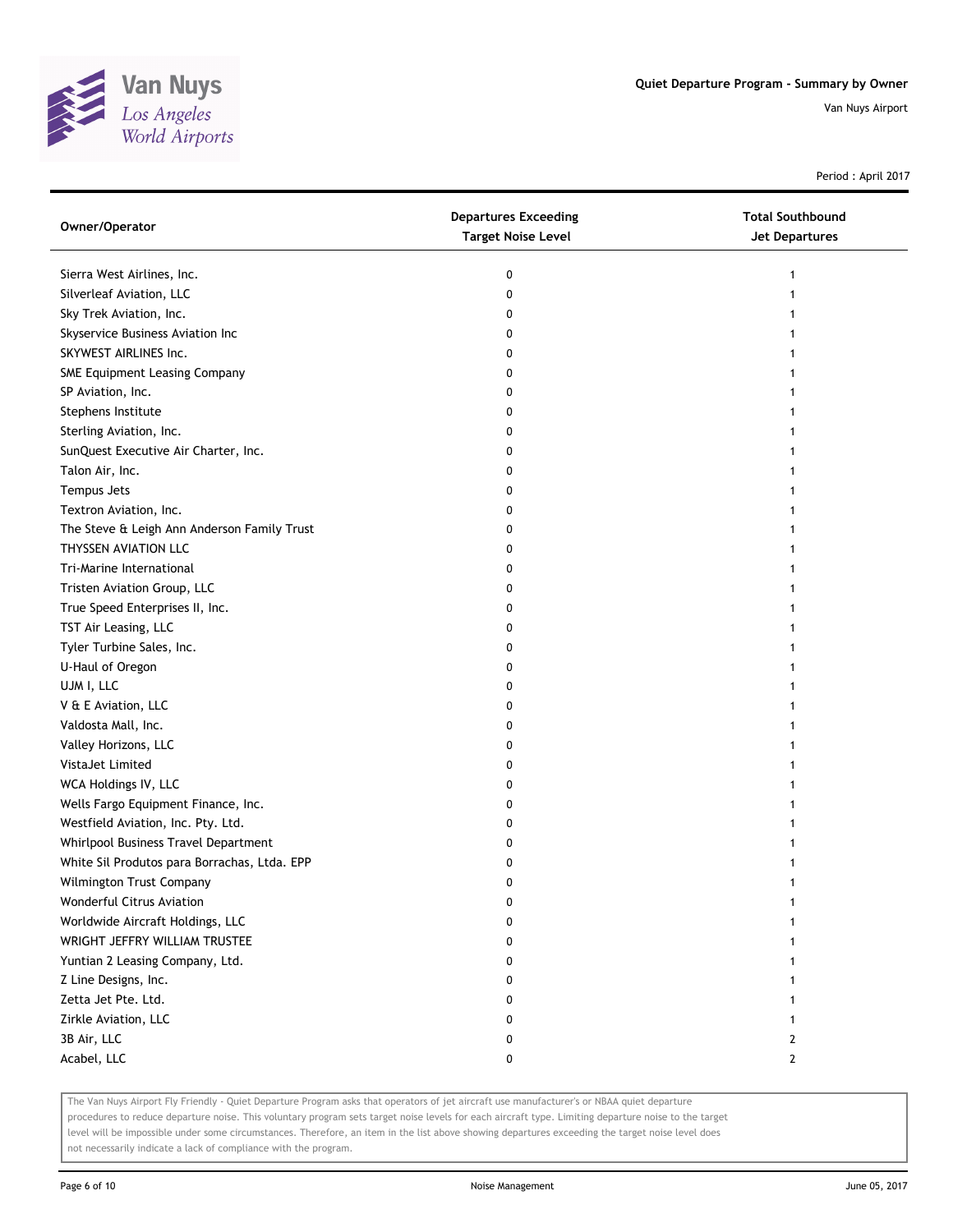

Period : April 2017

| Owner/Operator                                  | <b>Departures Exceeding</b><br><b>Target Noise Level</b> | <b>Total Southbound</b><br>Jet Departures |
|-------------------------------------------------|----------------------------------------------------------|-------------------------------------------|
| Aero Jet Services, LLC                          | 0                                                        | 2                                         |
| Aircraft Services Group Inc                     | 0                                                        | 2                                         |
| Airway Charter Services                         | 0                                                        | $\mathbf{2}$                              |
| ATI Jet, Inc.                                   | 0                                                        | 2                                         |
| Aviation Enterprises, Inc.                      | 0                                                        | 2                                         |
| Awaiting Documentation                          | 0                                                        | 2                                         |
| Biotab Nutraceuticals, Inc                      | 0                                                        | 2                                         |
| <b>Cirrus Aviation Services</b>                 | 0                                                        | $\mathbf{2}$                              |
| Cloud Nine Aviation, LLC                        | 0                                                        | $\overline{2}$                            |
| Club Jet                                        | 0                                                        | 2                                         |
| Corporate Flight Management, Inc.               | 0                                                        | $\overline{2}$                            |
| Desert Jet, LLC                                 | 0                                                        | 2                                         |
| Edgewood Properties, Inc C/O JSM at Falcon, LLC | 0                                                        | $\mathbf{2}$                              |
| Fair Wind Air Charter                           | 0                                                        | 2                                         |
| Flug, LLC                                       | 0                                                        | 2                                         |
| Galland Aviation, LLC                           | 0                                                        | 2                                         |
| <b>Gama Aviation</b>                            | 0                                                        | 2                                         |
| Gama Charters, Inc.                             | 0                                                        | $\mathbf{2}$                              |
| Gulfstream Aerospace Corp                       | 0                                                        | $\overline{2}$                            |
| Hogs Head Air I, LLC                            | 0                                                        | 2                                         |
| International Jet, LLC                          | 0                                                        | $\overline{2}$                            |
| Jackson National Life Insurance Co.             | 0                                                        | 2                                         |
| Jet Aviation Flight Services, Inc.              | 0                                                        | $\overline{2}$                            |
| Jet Equity Group                                | 0                                                        | 2                                         |
| Jet Transfer, LLC                               | 0                                                        | 2                                         |
| Jim Falk Lexus of Beverly Hills                 | 0                                                        | 2                                         |
| Journey Aviation, LLC                           | 0                                                        | 2                                         |
| Lalito's Enterprises, LLC                       | 0                                                        | $\overline{2}$                            |
| Las Vegas Jet, LLC                              | 0                                                        | $\overline{2}$                            |
| LS Air, LLC                                     | 0                                                        | 2                                         |
| Mach One Air Charters, Inc.                     | 0                                                        | $\overline{2}$                            |
| Malibu Consulting, Ltd.                         | 0                                                        | $\overline{2}$                            |
| Maritime Helicopters, Inc.                      | 0                                                        | $\overline{2}$                            |
| MC Group                                        | 0                                                        | $\overline{2}$                            |
| Mountain Aviation, Inc.                         | 0                                                        | $\overline{2}$                            |
| Music for the People, Inc.                      | 0                                                        | $\mathbf{2}$                              |
| N800PZ, LLC                                     | 0                                                        | $\mathbf{2}$                              |
| N910CF, LLC                                     | 0                                                        | $\mathbf{2}$                              |
| Nalpak Consulting, LLC                          | 0                                                        | $\overline{2}$                            |
| NantWorks, LLC                                  | 0                                                        | $\overline{2}$                            |
| New Process Steel, LP                           | 0                                                        | $\mathbf{2}$                              |

The Van Nuys Airport Fly Friendly - Quiet Departure Program asks that operators of jet aircraft use manufacturer's or NBAA quiet departure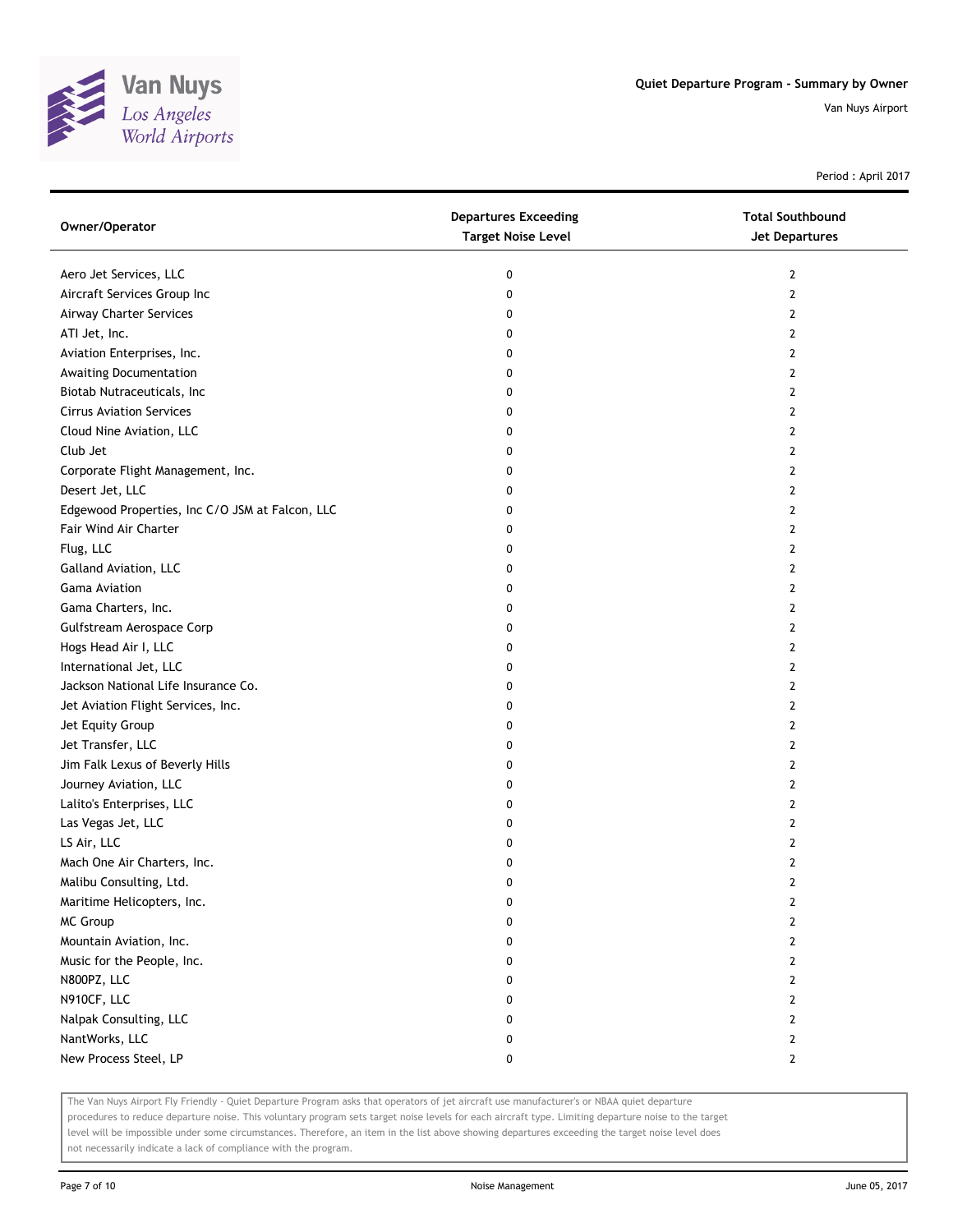

Period : April 2017

| Owner/Operator                        | <b>Departures Exceeding</b><br><b>Target Noise Level</b> | <b>Total Southbound</b><br>Jet Departures |
|---------------------------------------|----------------------------------------------------------|-------------------------------------------|
| Occidental Petroleum Corporation      | 0                                                        | 2                                         |
| Omni Air Transport, LLC               | 0                                                        | $\mathbf{2}$                              |
| PAT ENTERPRISES LLC                   | 0                                                        | $\mathbf{2}$                              |
| Platinum Equity, LLC                  | 0                                                        | $\overline{2}$                            |
| Professional Office Services, Inc.    | 0                                                        | 2                                         |
| Red.com                               | 0                                                        | 2                                         |
| Schmidt, Eric E.                      | 0                                                        | 2                                         |
| Scott, D. Gregory                     | 0                                                        | 2                                         |
| STARFLITE MANAGEMENT GROUP INC        | 0                                                        | 2                                         |
| The Heavener Company Leasing, LLC     | 0                                                        | 2                                         |
| Trijet Aviation Management, LLC       | 0                                                        | 2                                         |
| Wingtip Aviation                      | 0                                                        | 2                                         |
| A Joy Aviation, LLC                   | 0                                                        | 3                                         |
| AbbVie US, LLC                        | 0                                                        | 3                                         |
| Air 7 LLC                             | 0                                                        | 3                                         |
| Airbar, LLC                           | 0                                                        | 3                                         |
| Asia Aviation Company Pte. Ltd        | 0                                                        | 3                                         |
| Avalon Capital Group, LLC             | 0                                                        | 3                                         |
| Business Jet Managers, Inc.           | 0                                                        | 3                                         |
| Cinco Air Charter, LLC                | 0                                                        | 3                                         |
| Citation X8, LLC                      | 0                                                        | 3                                         |
| Corporate Flight International        | 0                                                        | 3                                         |
| Falcon Landing, LLC                   | 0                                                        | 3                                         |
| FL Aviation Corp.                     | 0                                                        | 3                                         |
| Hamish LLC                            | 0                                                        | 3                                         |
| Irongate Air, LLC                     | 0                                                        | 3                                         |
| KW770, LLC                            | 0                                                        | 3                                         |
| N620PJ, LLC                           | 0                                                        | 3                                         |
| North American Charters               | 0                                                        | 3                                         |
| Pacific Coast Aviation, Inc.          | 0                                                        | 3                                         |
| Paragon Transport Management, LLC     | 0                                                        | 3                                         |
| Penske Jet, Inc.                      | 0                                                        | 3                                         |
| Sky River Consulting, LLC             | 0                                                        | 3                                         |
| Starbase Aviation                     | 0                                                        | 3                                         |
| <b>Tull Family Trust</b>              | 0                                                        | 3                                         |
| TVPX ARS, Inc.                        | 0                                                        | 3                                         |
| Velox Aircraft, LLC                   | 0                                                        | 3                                         |
| Yunwei Corporate Jet Leasing Co. Ltd. | 0                                                        | 3                                         |
| <b>ZC</b> Aviation                    | 0                                                        | 3                                         |
| <b>BAM Aviation, LLC</b>              | 0                                                        |                                           |
| Cessna Aircraft Company               | 0                                                        | 4                                         |

The Van Nuys Airport Fly Friendly - Quiet Departure Program asks that operators of jet aircraft use manufacturer's or NBAA quiet departure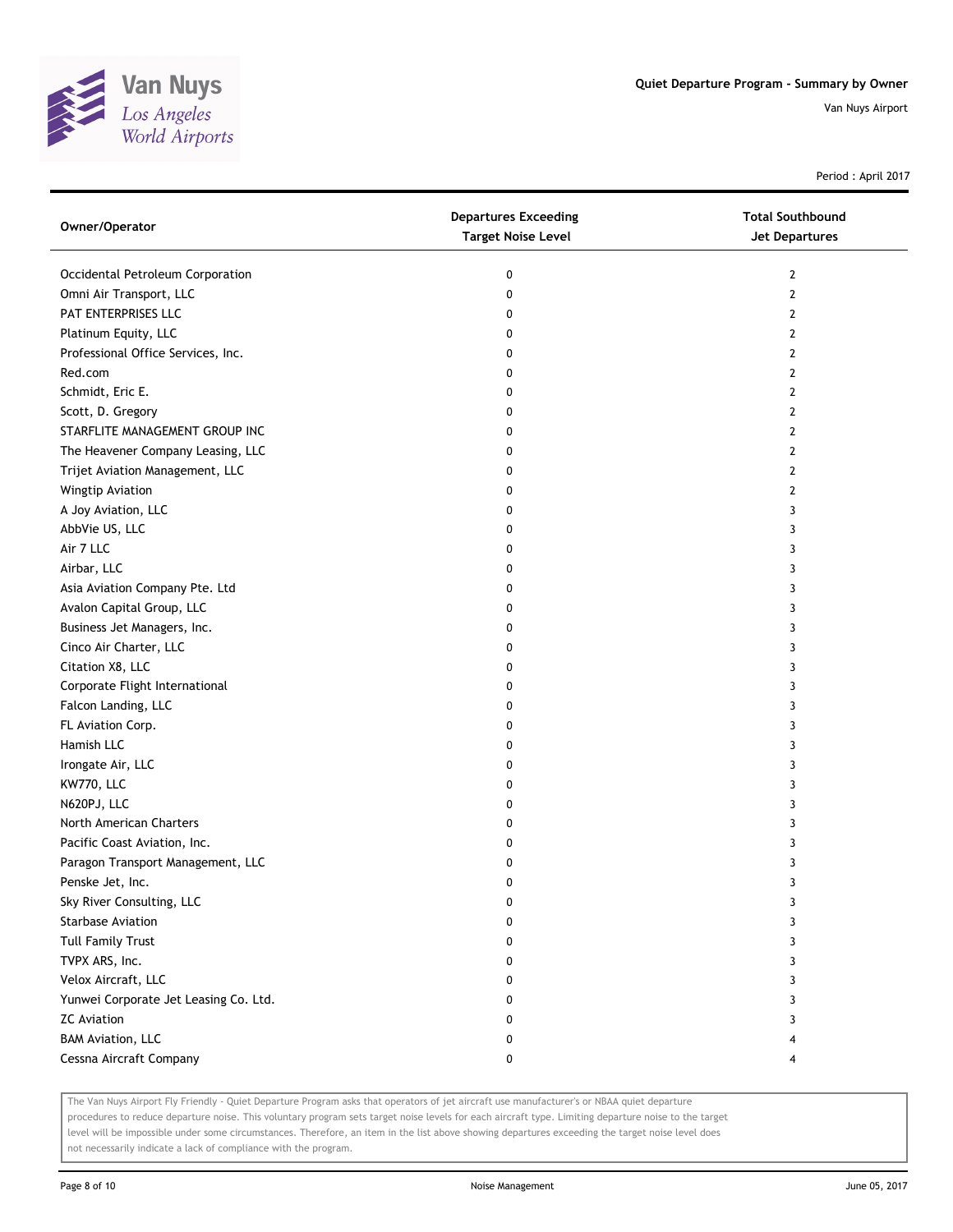

Period : April 2017

| Owner/Operator                                  | <b>Departures Exceeding</b><br><b>Target Noise Level</b> | <b>Total Southbound</b><br>Jet Departures |
|-------------------------------------------------|----------------------------------------------------------|-------------------------------------------|
| Channel Island Aviation, Inc.                   | 0                                                        | 4                                         |
| CMB Financial Leasing Co., Ltd.                 | 0                                                        | 4                                         |
| Colony Capital, LLC                             | 0                                                        | 4                                         |
| Cove Aviation Partners, LLC                     | 0                                                        | 4                                         |
| Guthy-Renker Aviation, LLC                      | 0                                                        | 4                                         |
| Hollister Aviation, LLC                         | 0                                                        | 4                                         |
| Jet Set Aircraft, Inc.                          | 0                                                        | 4                                         |
| KW Flight, LLC                                  | 0                                                        | 4                                         |
| Latitude 33 Aviation LLC                        | 0                                                        | 4                                         |
| MT Holding Corp.                                | 0                                                        |                                           |
| N36MU, LLC                                      | 0                                                        |                                           |
| Passport 100, LLC                               | 0                                                        |                                           |
| Peco Air, LLC                                   | 0                                                        | 4                                         |
| Presidential Aviation, Inc.                     | 0                                                        | 4                                         |
| Skybird Aviation                                | 0                                                        | 4                                         |
| SMB Air, LLC                                    | 0                                                        | 4                                         |
| The Employers Benefit Group, LLC                | 0                                                        | 4                                         |
| Threshold Technologies, Inc.                    | 0                                                        | 4                                         |
| VISTAJET Luftfahrtunternehmen GmbH              | 0                                                        | 4                                         |
| Windsor Jet Management                          | 0                                                        | 4                                         |
| Zetta Jet                                       | 0                                                        | 4                                         |
| Caesars Entertainment Operating Co., Inc        | 0                                                        | 5                                         |
| Delta Private Jets                              | 0                                                        | 5                                         |
| Paramount Pictures Corporation                  | 0                                                        | 5                                         |
| Priester Aviation, LLC                          | 0                                                        | 5                                         |
| Solairus Aviation                               | 0                                                        | 5                                         |
| Air Lease Corporation                           | 0                                                        | 6                                         |
| Leveled Wings, LLC                              | 0                                                        | 6                                         |
| Mannco, LLC                                     | 0                                                        | 6                                         |
| Morningstar Partners, Ltd.                      | 0                                                        | 6                                         |
| Sands Aviation, LLC                             | 0                                                        | 6                                         |
| Travel Management Company, Ltd                  | 0                                                        | 6                                         |
| Tutor-Saliba Corporation                        | $\pmb{0}$                                                | 6                                         |
| West Coast Charters, LLC                        | 0                                                        | 6                                         |
| <b>Flight Options</b>                           | 0                                                        | 7                                         |
| Friedkin Aviation, Inc.                         | 0                                                        | 7                                         |
| Paragon Airways                                 | 0                                                        | 7                                         |
| Prime Jet, LLC                                  | 0                                                        | 7                                         |
| Zetta Jet USA, Inc.                             | 0                                                        | 7                                         |
| Aviation Consultants, Inc.                      | 0                                                        | 8                                         |
| Landmark Aviation Aircraft Management & Charter | 0                                                        | 8                                         |

The Van Nuys Airport Fly Friendly - Quiet Departure Program asks that operators of jet aircraft use manufacturer's or NBAA quiet departure